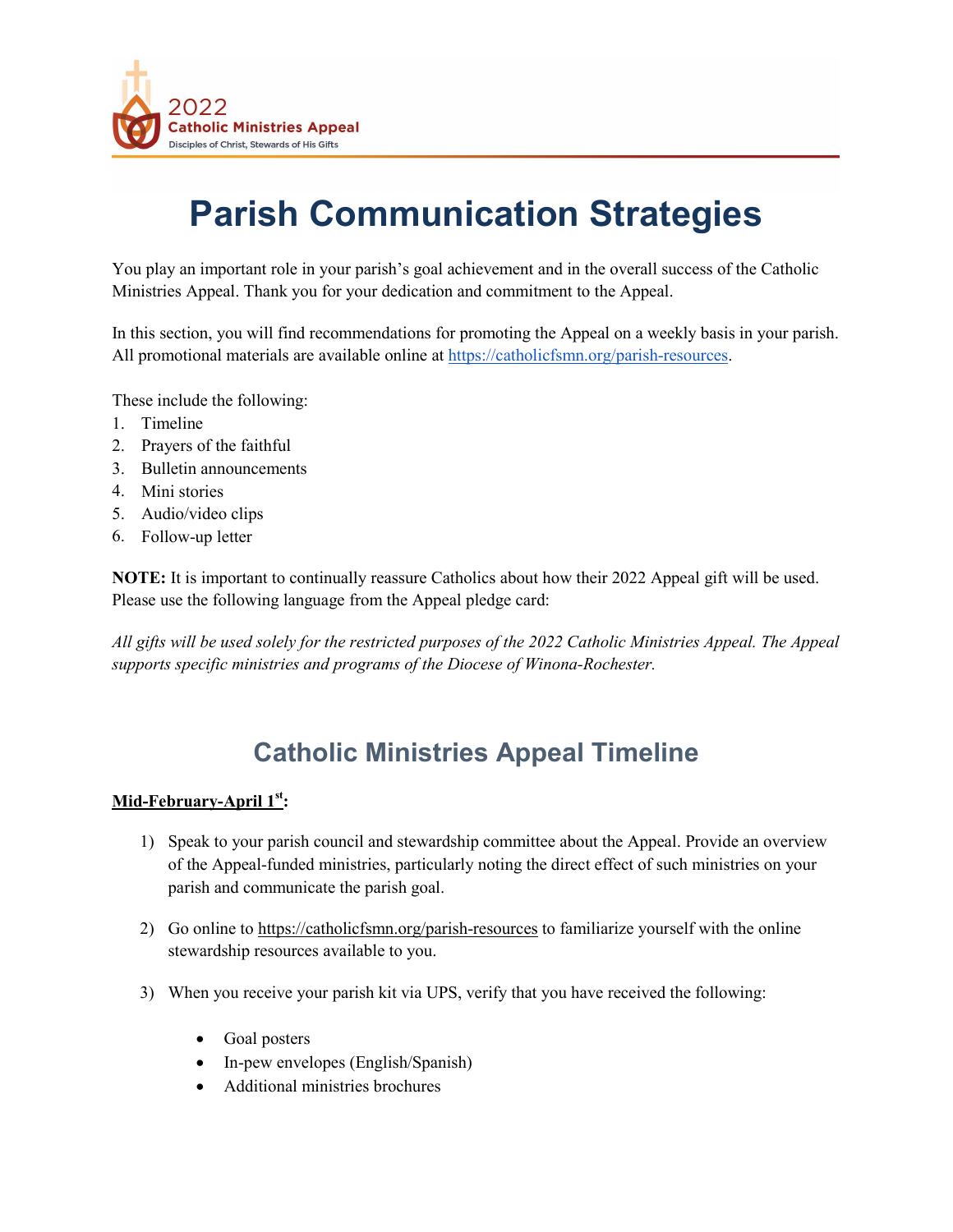

- Transmittal form and return envelopes
- Bulletin inserts (English/Spanish)
- Prayer Cards
- 4) One week prior to kick-off weekend, you should do the following:
	- Display your Appeal posters in prominent places in the parish.
	- Post a link to the https://catholicfsmn.org/catholic-ministries-appeal website on your parish website.
	- If you have a Facebook page, post an Appeal video to your wall.
	- Include a mini story in the February 26-27 bulletin or on the following weekend. These witness testimonials emphasize the Appeal's broad reach and impact.
	- Include a Bulletin Insert in the February 26-27 bulletin.
- 5) Review the *Gift Processing Procedures* so you will know how to handle contributions that may come to your parish office.

#### **February 26-27 – Kick-Off Weekend**

- 1) Highlight this year's Appeal theme, *Disciples of Christ, Stewards of His Gifts*.
- 2) Make a brief pulpit announcement about the Appeal.
- 3) Ensure that the parish bulletin contains a mini story about the Appeal, or use the bulletin insert.
- 4) Include an intercession regarding the success of the Appeal in the prayers of the faithful.

5) Play an audio/video message from a diocese parishioner on your website or social media. At Mass, share a few words about the importance of the Appeal from you, the presider, or another testimonial speaker. This brief talk should emphasize the impact the Appeal has and motivate those present to financially give to the Appeal. A sample pulpit announcement is online for your consideration.

6) Encourage parishioners to peruse their ministries brochure (mailed to every registered/active Catholic in Diocese of Winona-Rochester) and visit the Appeal website, https://catholicfsmn.org/catholicministries-appeal to learn more about the Appeal-funded ministries and read/hear compelling testimonials from Catholics throughout southern Minnesota who have renewed faith, extended mercy, and inspired hope by participating in these ministries.

#### **February – April**

We recommend incorporating any of the following materials into a weekly action plan for optimal Appeal results. Swapping out messaging and materials from week to week keeps your Appeal promotion fresh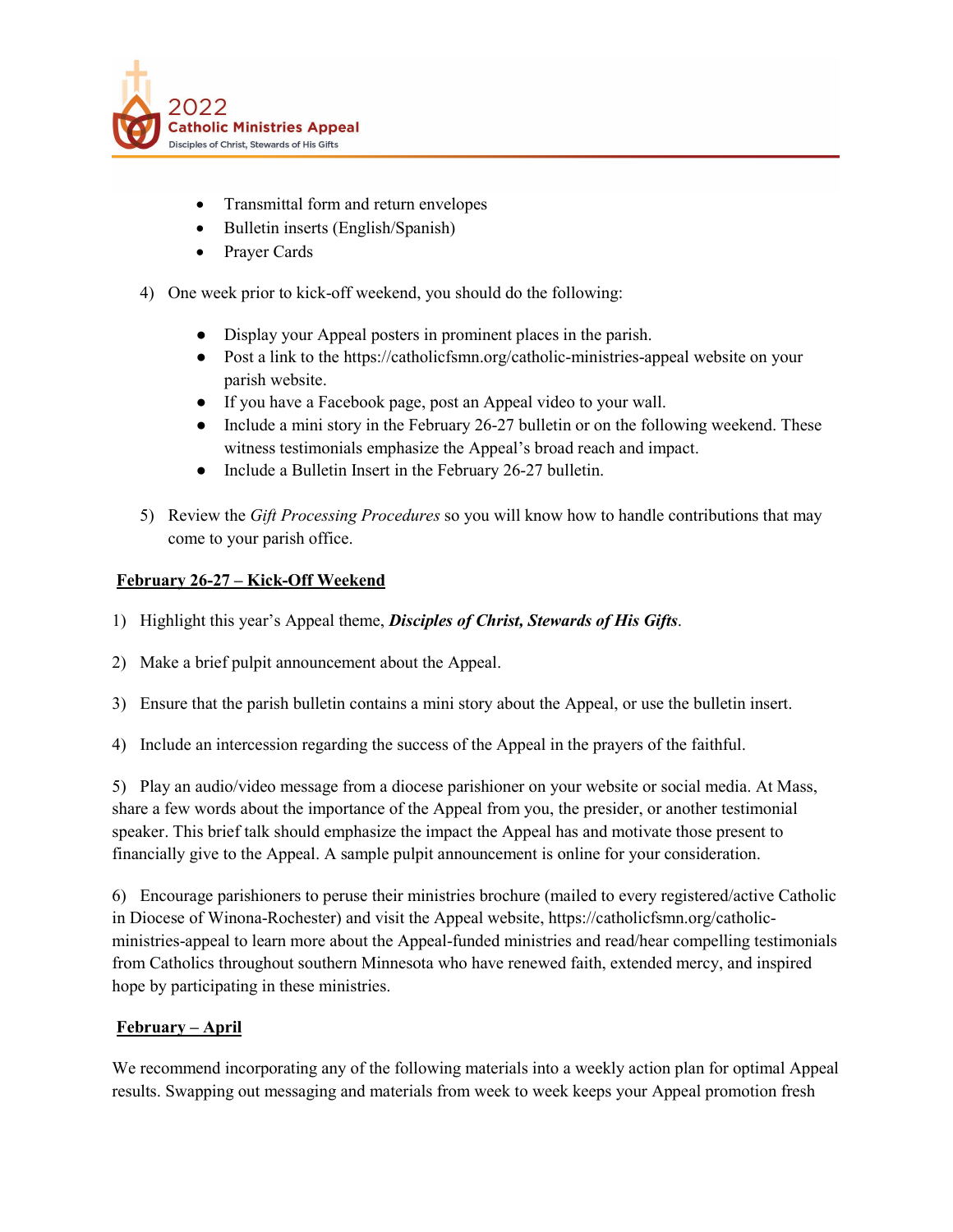

and exciting among your parishioners. Check out the library of materials available to you online at https://catholicfsmn.org/parish-resources and design a marketing plan that works best for your parish.

1) Mini stories for bulletins – Insert the new witness testimonials (1-2 stories) into your weekly bulletins. These stories emphasize the Appeal's broad reach and impact.

2) Prayers of the faithful – Include intercessions in the prayers of the faithful on weekend Masses.

3) Parish newsletter – Include witness testimonials as well as personal notes encouraging generosity from your parish. Direct readers to the Appeal's website, https://catholicfsmn.org/parish-resources to learn more about the Appeal-funded ministries.

4) Update reports – Use the financial information provided in your update report available on Giving Trend.

5) Communication with staff – Communicate frequently with your parish administrator or business manager. They are often on the front line for fielding questions about the Appeal. Ensure that they are knowledgeable about the Appeal and feel supported in their work. We recommend that open dialogue about the Appeal occur in weekly staff meetings. Share personal stories with your staff about how the parish has benefitted from the Appeal and invite them to share their Appeal-funded ministries experiences with the group as well.

# **Late May**

1) If you have met your goal, congratulations! Any gifts that are made beyond your parish goal are rebated back to the parish, pending your parish fulfills rebate requirements. We recommend that the pastor use the parish donor list to send a personal card of thanks or letter to those parishioners who contributed to the Appeal.

2) If your parish has not yet reached its goal, we recommend that you organize a follow-up mailing to those names on the parish donor list who have not yet given to the 2022 Appeal. The follow-up mailing should be sent in early May.

Even if your parish has reached its goal at this point, you may still want to plan a follow-up letter to those who did not give, explaining to them your parish project (i.e. the intent of funds collected to be used in the parish). The follow-up mailing should be sent in late June or early July.

Pieces to be included in the mailing are as follows:

- Personalized letter from pastor with pastor's signature
- Appeal return envelopes (available from Appeal staff upon request)
- Addressed mailing envelopes
- Postage